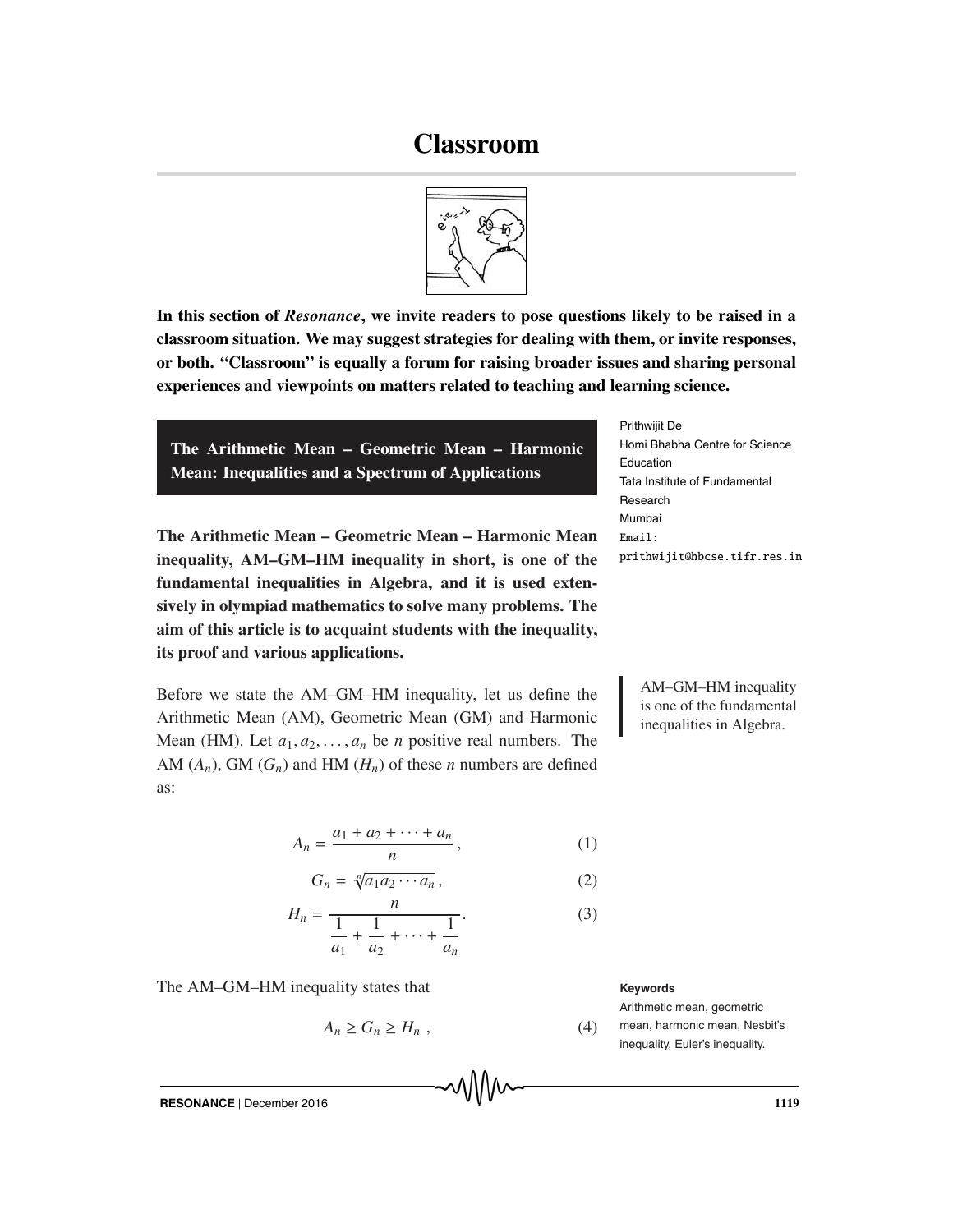The AM-GM-HM inequality states that  $A_n \geq G_n \geq H_n$ , and equality occurs if and only if  $a_1 = a_2 = \cdots = a_n$ .

and equality occurs if and only if  $a_1 = a_2 = \cdots = a_n$ .

The result is easy to prove when  $n = 2$ . In this case we need to show,

$$
\frac{a_1 + a_2}{2} \ge \sqrt{a_1 a_2} \ge \frac{2}{\frac{1}{a_1} + \frac{1}{a_2}}.
$$
 (5)

Observe that

$$
\frac{a_1 + a_2}{2} - \sqrt{a_1 a_2} = \frac{(\sqrt{a_1} - \sqrt{a_2})^2}{2} \ge 0.
$$
 (6)

This proves that  $A_2 \ge G_2$ . To prove  $G_2 \ge H_2$  observe that writing  $b_1 = 1/a_1$  and  $b_2 = 1/a_2$  reduces the relevant inequality to

$$
\frac{b_1 + b_2}{2} \ge \sqrt{b_1 b_2} \tag{7}
$$

To prove  $G_n \geq H_n$  for any *n* is same as proving  $A_n \geq G_n$  for the reciprocals of the given real numbers.

which we have already proved. This proves the AM–GM–HM inequality for  $n = 2$ . Note that to prove  $G_n \geq H_n$  for any *n* is same as proving  $A_n \geq G_n$  for the reciprocals of the given real numbers. Thus to prove the AM–GM–HM inequality it suffices to prove that  $A_n \geq G_n$  for all *n*. For  $n = 3$  the inequality can be proved by using elementary algebra. We have to prove

$$
\frac{a+b+c}{3} \ge \sqrt[3]{abc} \ . \tag{8}
$$

This is same as proving,

$$
(a+b+c)^3 \ge 27abc.
$$
 (9)

But,

$$
(a+b+c)^3 = a^3 + b^3 + c^3 + 3(a+b)(b+c)(c+a). \tag{10}
$$

Therefore,

$$
(a+b+c)^3 - 27abc = (a^3 + b^3 + c^3 - 3abc) + 3{(a+b)(b+c)(c+a)} - 8abc.
$$
 (11)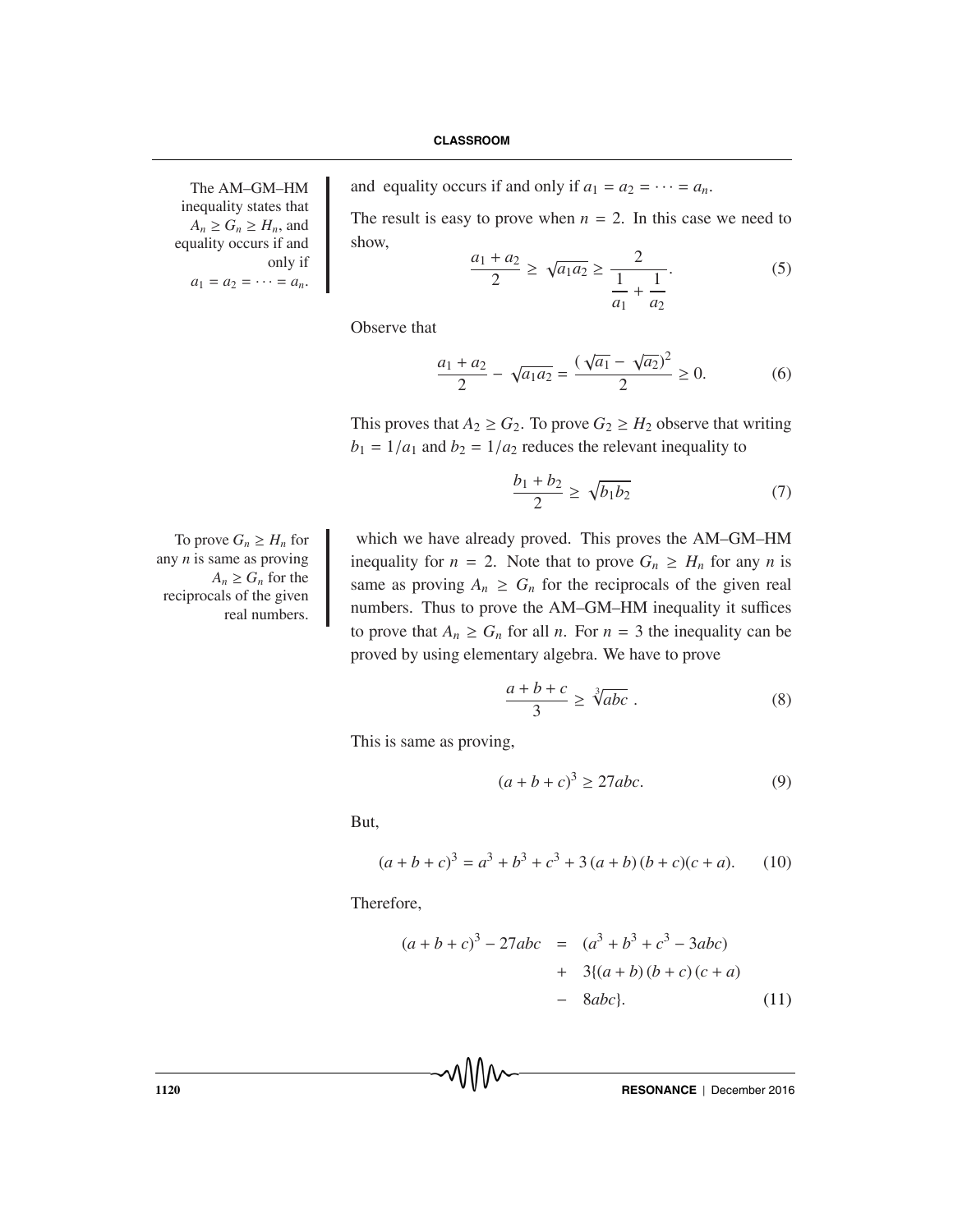We can write,

$$
a^{3} + b^{3} + c^{3} - 3abc = (a + b)^{3} + c^{3} - 3ab(a + b + c)
$$
  
=  $(a + b + c)\{(a + b)^{2}$   
=  $(a + b)c + c^{2}\}$   
=  $3ab(a + b + c)$ , (12)

and further simplify it to,

$$
a^3 + b^3 + c^3 - 3abc = (a+b+c)(a^2 + b^2 + c^2 - ab - bc - ca). \tag{13}
$$

But,

$$
a^{2} + b^{2} + c^{2} - ab - bc - ca = \frac{1}{2}\{(a-b)^{2} + (b-c)^{2} + (c-a)^{2}\}.
$$
 (14)

Thus,

$$
a^{3} + b^{3} + c^{3} - 3abc = \frac{1}{2}(a+b+c)\{(a-b)^{2} + (b-c)^{2} + (c-a)^{2}\} \ge 0.
$$
\n(15)

Using the AM–GM–HM inequality for  $n = 2$  we see that,

$$
(a+b)(b+c)(c+a) \ge (2\sqrt{ab})(2\sqrt{bc})(2\sqrt{ca}) = 8abc. \quad (16)
$$

Therefore,

$$
(a+b+c)^3 - 27abc = (a^3 + b^3 + c^3 - 3abc) + 3{(a+b)(b+c)(c+a)} - 8abc} \ge 0, \qquad (17)
$$

and we have proved  $A_3 \ge G_3$ . Observe that  $A_3 = G_3$  if and only if equality occurs in (15) and (16) which is same as saying  $a = b =$ *c*. One may continue in the same spirit to prove the inequality for higher values of *n* but would realize during the process that the algebra becomes cumbersome and would almost certainly give up the chase. The case  $n = 4$  can be dealt with quite elegantly by a clever reduction to the case  $n = 2$ . How? Observe that,

$$
\frac{a_1 + a_2 + a_3 + a_4}{4} = \frac{\frac{a_1 + a_2}{2} + \frac{a_3 + a_4}{2}}{2}.
$$
 (18)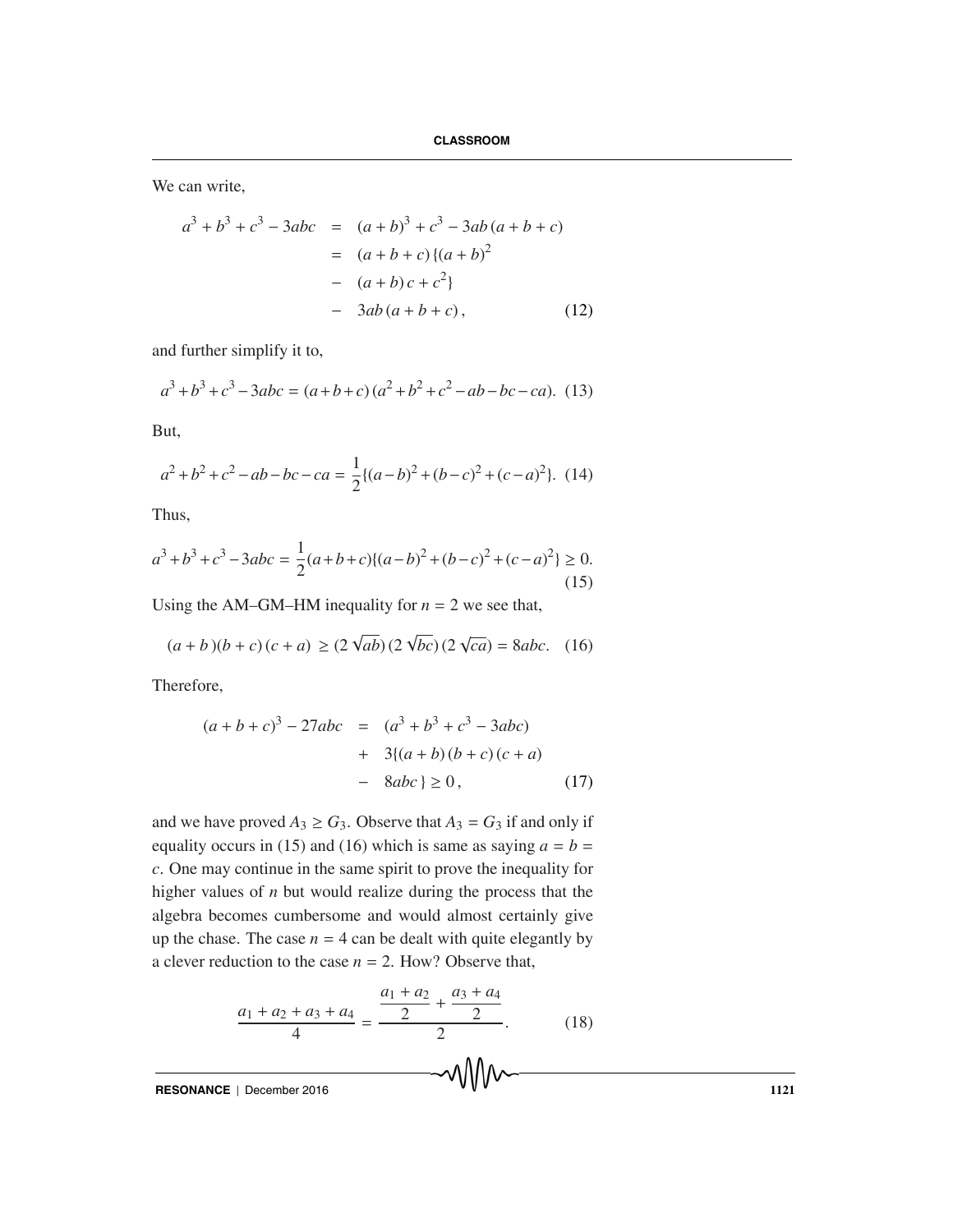Now set  $b_1 = \frac{a_1 + a_2}{2}$  and  $b_2 = \frac{a_3 + a_4}{2}$ . Then  $b_1 \ge \sqrt{a_1 a_2}$ ,  $b_2 \geq \sqrt{a_3 a_4}$  and *a*<sup>1</sup> + *a*<sup>2</sup>  $\frac{+a_2}{2} + \frac{a_3 + a_4}{2}$  $\frac{1}{2}$  =  $\frac{b_1 + b_2}{2} \ge \sqrt{b_1 b_2} = \sqrt[4]{a_1 a_2 a_3 a_4}$  . (19)

Hence,

$$
\frac{a_1 + a_2 + a_3 + a_4}{4} \ge \sqrt[4]{a_1 a_2 a_3 a_4} \,,\tag{20}
$$

with equality if and only if  $a_1 = a_2 = a_3 = a_4$ . This argument can be easily extended to  $n = 8$  and more generally to any *n* of the form  $2^k$  for some positive integer *k*. For instance, when  $n = 8$ , apply  $A_4 \geq G_4$  to the set of numbers

$$
\left\{\frac{a_1+a_2}{2},\frac{a_3+a_4}{2},\frac{a_5+a_6}{2},\frac{a_7+a_8}{2}\right\}
$$

followed by  $A_2 \ge G_2$  to the sets of numbers  $\{a_1, a_2\}$ ,  $\{a_3, a_4\}$ ,  ${a_5, a_6}$ ,  ${a_7, a_8}$ . Thus for  $n = 2^k$ ,

$$
\frac{a_1 + a_2 + \dots + a_{2^k}}{2^k} \ge \sqrt[2k]{a_1 a_2 \cdots a_{2^k}} \ . \tag{21}
$$

If *n* is not a power of two then we can find a unique *k* such that  $2^k < n < 2^{k+1}$  and we observe that

$$
A_n = \frac{a_1 + a_2 + \dots + a_n + \overbrace{(A_n + \dots + A_n)}^{(2^{k+1} - n) \text{ times}}}{2^{k+1}}
$$
  
 
$$
\geq \sqrt[2^{k+1}]{a_1 a_2 \cdots a_n (A_n)^{2^{k+1} - n}}.
$$
 (22)

This can be simplified further to obtain,

$$
A_n^n \ge a_1 a_2 \cdots a_n , \qquad (23)
$$

and this is same as  $A_n \geq G_n$ . The idea of this proof is due to the great French mathematician Augustin-Louis Cauchy (1789– 1857). There is another way to prove  $A_n \geq G_n$  for all positive integers *n*. Let,

$$
x_i = \frac{a_i}{\sqrt[n]{a_1 a_2 \cdots a_n}},\tag{24}
$$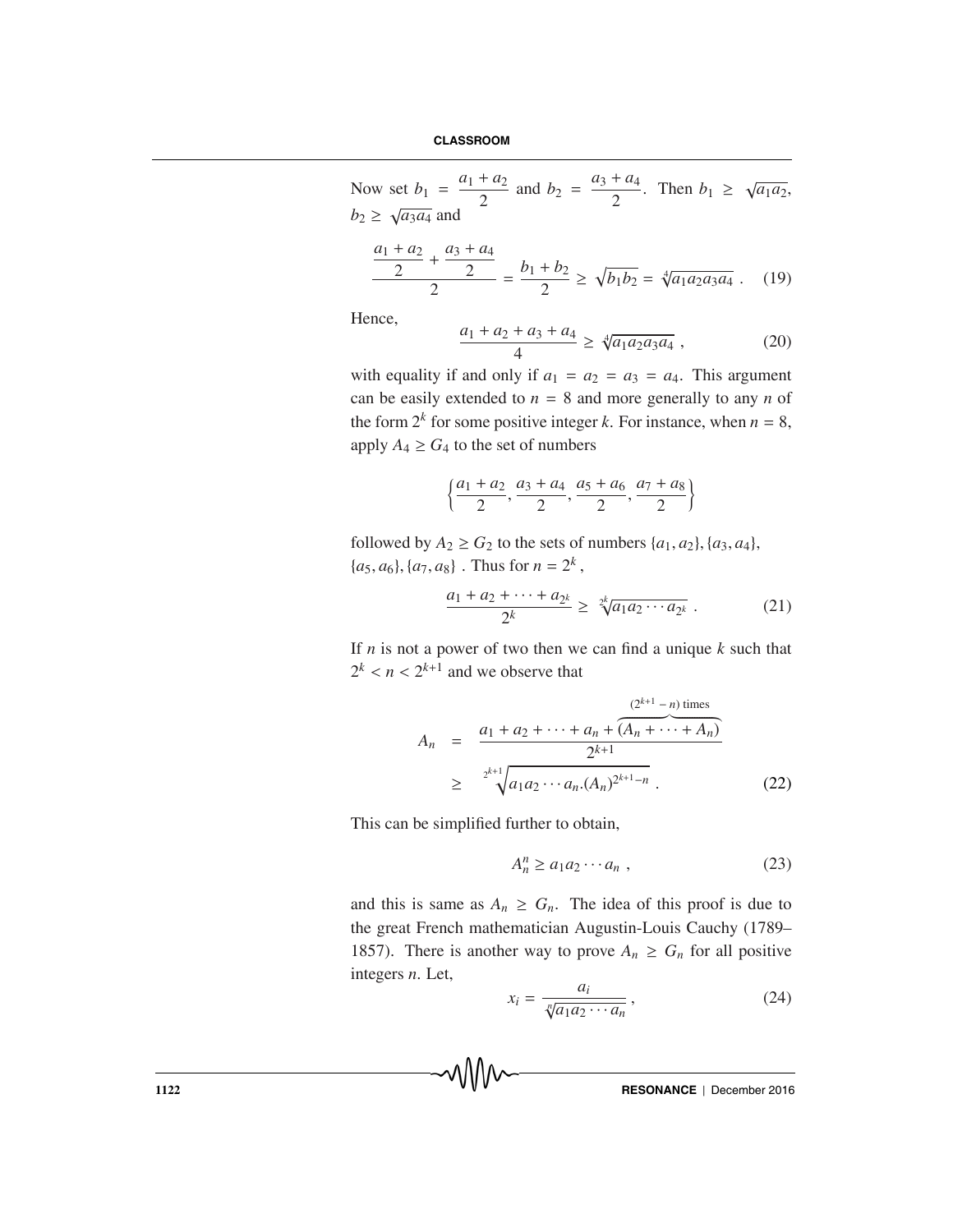for  $i = 1, 2, ..., n$ . Then  $x_1 x_2 \cdots x_n = 1$  and to prove  $A_n \ge G_n$  we AM–GM–HM inequality need to show that,

$$
x_1 + x_2 + \dots + x_n \ge n \,, \tag{25}
$$

subject to  $x_1 x_2 \cdots x_n = 1$ . When  $n = 2$  it boils down to showing  $x_1 + x_2 \ge 2$  if  $x_1 x_2 = 1$ . This follows easily because

$$
x_1 + x_2 - 2 = (\sqrt{x_1})^2 + (\sqrt{x_2})^2 - 2\sqrt{x_1 x_2} = (\sqrt{x_1} - \sqrt{x_2})^2 \ge 0.
$$
\n(26)

Assume that we have shown that for  $m \geq 3$ ,

$$
x_1 + x_2 + \dots + x_{m-1} \ge m - 1, \tag{27}
$$

if  $x_1 x_2 \cdots x_{m-1} = 1$ . Now  $x_1 x_2 \cdots x_m = 1$ . Without loss of generality let  $x_1 \leq 1 \leq x_2$ . Thus,

$$
(x_2 - 1)(1 - x_1) \ge 0, \tag{28}
$$

implying

$$
x_1 + x_2 \ge 1 + x_1 x_2. \tag{29}
$$

Observe that  $x_1 x_2 \cdots x_m = 1 = y_1 y_2 \cdots y_{m-1}$  where  $y_1 = x_1 x_2$  and  $y_i = x_{i+1}$  for  $2 \le i \le m-1$ . Therefore,

$$
y_1 + y_2 + \dots + y_{m-1} \ge m - 1. \tag{30}
$$

But  $y_2 + y_3 + \cdots + y_{m-1} = x_3 + x_4 + \cdots + x_m$  and  $1 + y_1 = 1 + x_1 x_2 \le$  $x_1 + x_2$ . Thus,

$$
x_1 + x_2 + \cdots + x_m \ge m\,,\tag{31}
$$

and by induction it follows that  $x_1 + x_2 + \cdots + x_n \ge n$  for every positive integer  $n \geq 2$  if  $x_1 x_2 \cdots x_n = 1$ .

#### **Applications**

Having presented two proofs of the AM–GM–HM inequality, let us look at some applications.

**1.** Let  $a_1, a_2, \ldots, a_n$  be positive real numbers. Let  $b_1, b_2, \ldots, b_n$ be a permutation of  $a_1, a_2, \ldots, a_n$ . Then,

is used extensively in olympiad mathematics to solve many problems.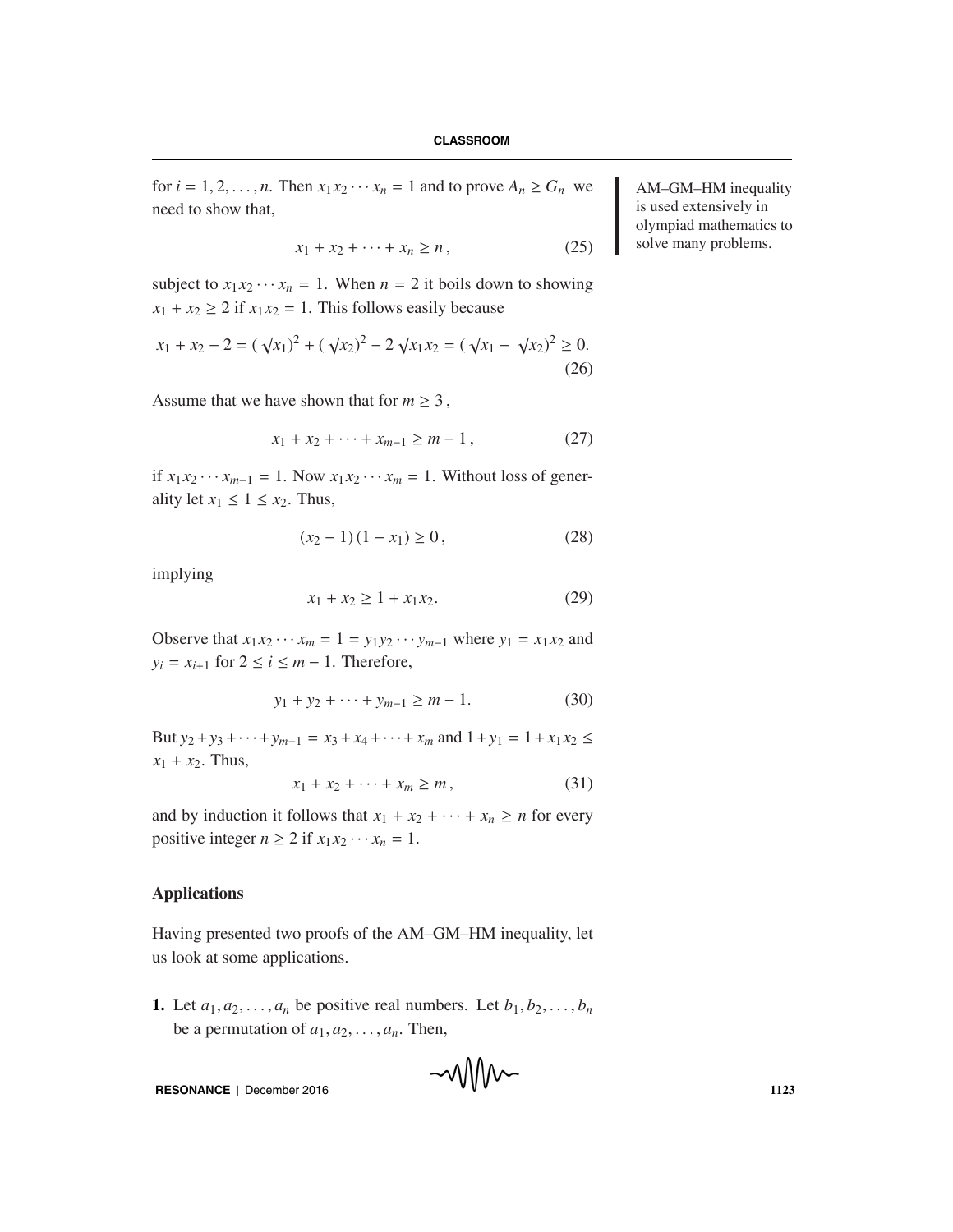$$
\frac{a_1}{b_1} + \frac{a_2}{b_2} + \dots + \frac{a_n}{b_n} \ge n.
$$

In order to prove this just note that  $a_1 a_2 \cdots a_n = b_1 b_2 \cdots b_n$ . Thus,

$$
\frac{a_1}{b_1} + \frac{a_2}{b_2} + \dots + \frac{a_n}{b_n} \ge \sqrt[n]{\frac{a_1 a_2 \dots a_n}{b_1 b_2 \dots b_n}} = 1.
$$
 (32)

**2.** (Nesbit's Inequality)

Let *a*, *b*, *c* be positive real numbers. Then,

$$
\frac{a}{b+c} + \frac{b}{c+a} + \frac{c}{a+b} \ge \frac{3}{2},
$$

and equality occurs if and only if  $a = b = c$ .

Let 
$$
P = \frac{a}{b+c} + \frac{b}{c+a} + \frac{c}{a+b}
$$
. Then,  
\n
$$
P + 3 = (a+b+c) \left( \frac{1}{b+c} + \frac{1}{c+a} + \frac{1}{a+b} \right). \tag{33}
$$

Now  $A_3 \geq H_3$  implies,

$$
\frac{\frac{a+b}{2} + \frac{b+c}{2} + \frac{c+a}{2}}{3} \ge \frac{3}{\frac{2}{a+b} + \frac{2}{b+c} + \frac{2}{c+a}}.
$$
 (34)

Therefore  $P + 3 \ge \frac{9}{2}$  $\frac{9}{2}$  and hence  $P \geq \frac{3}{2}$  $\frac{1}{2}$ . Equality occurs if and only if  $A_3 = H_3$  which occurs if and only if  $\frac{a+b}{2} = \frac{b+c}{2}$  $\frac{c+a}{2}$ , i.e.,  $a = b = c$ .

**3.** Let *a*, *b*, *c* be real numbers greater than or equal to 1. Then,

$$
\frac{a^3+2}{b^2-b+1} + \frac{b^3+2}{c^2-c+1} + \frac{c^3+2}{a^2-a+1} \ge 9.
$$

To see this, observe that  $a^3+2-3(a^2-a+1) = a^3-3a^2+3a-1 =$  $(a-1)^3$  ≥ 0, whence  $\frac{a^3+2}{a^2-a+1}$  ≥ 3. Since every term in the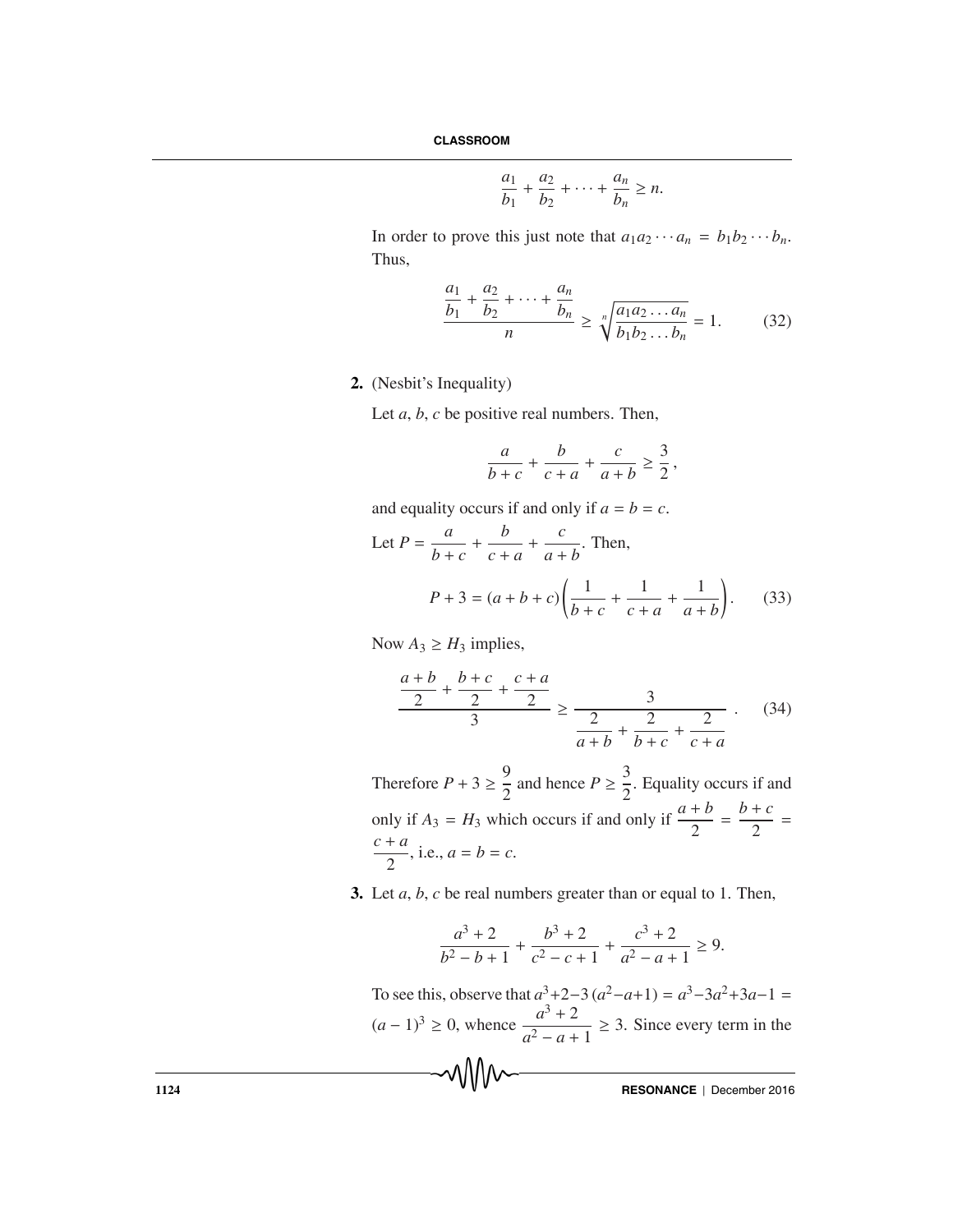left hand side of the inequality is positive we have,

$$
\frac{a^3+2}{b^2-b+1} + \frac{b^3+2}{c^2-c+1} + \frac{c^3+2}{a^2-a+1}
$$
  
\n
$$
\geq 3\left(\prod \frac{(a^3+2)(b^3+2)(c^3+2)}{(a^2-a+1)(b^2-b+1)(c^2-c+1)}\right)^{1/3} = 9.(35)
$$

**4.** Let *a*, *b*, *c* be positive real numbers such that  $\frac{1}{a} + \frac{1}{b}$  $\frac{1}{b} + \frac{1}{c} = 1.$ Then, we have the inequality,

$$
\frac{1}{(a-1)(b-1)(c-1)} + \frac{8}{(a+1)(b+1)(c+1)} \le \frac{1}{4}.
$$

For this, observe that  $a > 1, b > 1, c > 1$  and  $a - 1 =$  $a\left(\frac{1}{1}\right)$  $\frac{1}{b} + \frac{1}{c}$ *c* Ι ≥ 2*a*  $rac{2a}{\sqrt{bc}}$  (by AM–GM inequality). Similarly, we get *b* − 1 ≥  $\frac{2b}{\sqrt{c}}$  $\frac{2b}{\sqrt{ca}}$  and *c* − 1 ≥  $\frac{2c}{\sqrt{a}}$  $\frac{2e}{\sqrt{ab}}$ . Multiplying these and taking the reciprocal we obtain,

$$
\frac{1}{(a-1)(b-1)(c-1)} \le \frac{1}{8}.
$$
 (36)

Next observe that  $\frac{a+1}{a-1} = 1 + \frac{2}{a-1}$  $\frac{a-1}{a-1}$  $2\sqrt{2}$  $\sqrt{a-1}$ whence,  $a+1 \geq$  $2\sqrt{2(a-1)}$ . Similarly we obtain  $b+1 \geq 2\sqrt{2(b-1)}$  and  $c + 1 \ge 2\sqrt{2(c - 1)}$ . Multiplying these yields

$$
(a+1)(b+1)(c+1) \ge 16\sqrt{2(a-1)(b-1)(c-1)} \ge 16\sqrt{2.8} = 64.
$$

Therefore,

$$
\frac{8}{(a+1)(b+1)(c+1)} \le \frac{1}{8}.\tag{37}
$$

By adding (36) and (37) we get,

$$
\frac{1}{(a-1)(b-1)(c-1)} + \frac{8}{(a+1)(b+1)(c+1)} \le \frac{1}{4}.
$$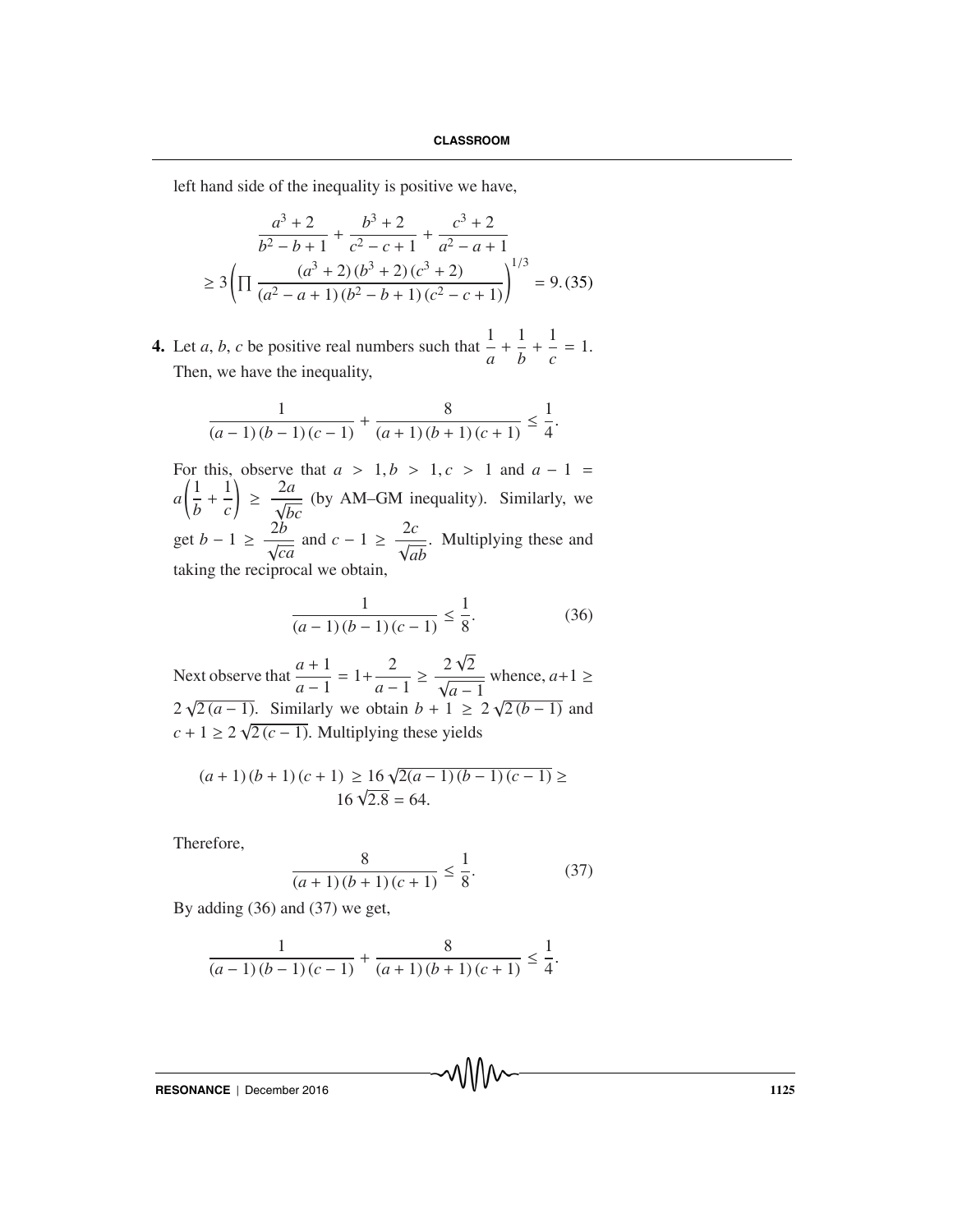**5.** (Euler's Inequality)

Let *R* be the circumradius and *r* be the inradius of a triangle. Then  $R \ge 2r$  with equality if and only if the triangle is equilateral.

This is perhaps the most elegant geometric inequality that one comes across in school level mathematics. There is a geometric proof of this result. Here, we shall present an algebraic proof.

Let *ABC* be the given triangle. Denote by *a*, *b*, and *c* the lengths of the sides *BC*, *CA*, and *AB* respectively. Let  $s = a + b + c$  where *s* is the semi-negimeter and let A denote the  $\frac{2}{2}$ , where *s* is the semi-perimeter, and let  $\Delta$  denote the area of *ABC*. Observe that  $s - a$ ,  $s - b$  and  $s - c$  are positive quantities. Recall that  $r = \frac{\Delta}{s}$  and  $R = \frac{abc}{4\Delta}$ . Therefore,

$$
\frac{R}{r} = \frac{abc s}{4\Delta^2} = \frac{abc}{4(s-a)(s-b)(s-c)}.
$$
 (38)

Now observe that,

$$
a = 2s - b - c = (s - b) + (s - c) \ge 2\sqrt{(s - b)(s - c)},
$$
 (39)

$$
b = 2s - c - a = (s - c) + (s - a) \ge 2\sqrt{(s - c)(s - a)}, (40)
$$

and,

$$
c = 2s - a - b = (s - a) + (s - b) \ge 2\sqrt{(s - a)(s - b)}.
$$
 (41)

Multiplying these three inequalities leads to,

$$
abc \ge 8(s-a)(s-b)(s-c)
$$
 (42)

whence,

$$
\frac{R}{r} = \frac{abc}{4(s-a)(s-b)(s-c)} \ge 2.
$$
 (43)

Equality occurs if and only if  $s - a = s - b = s - c$ , that is,  $a = b = c$ , which is same as saying that the triangle is equilateral.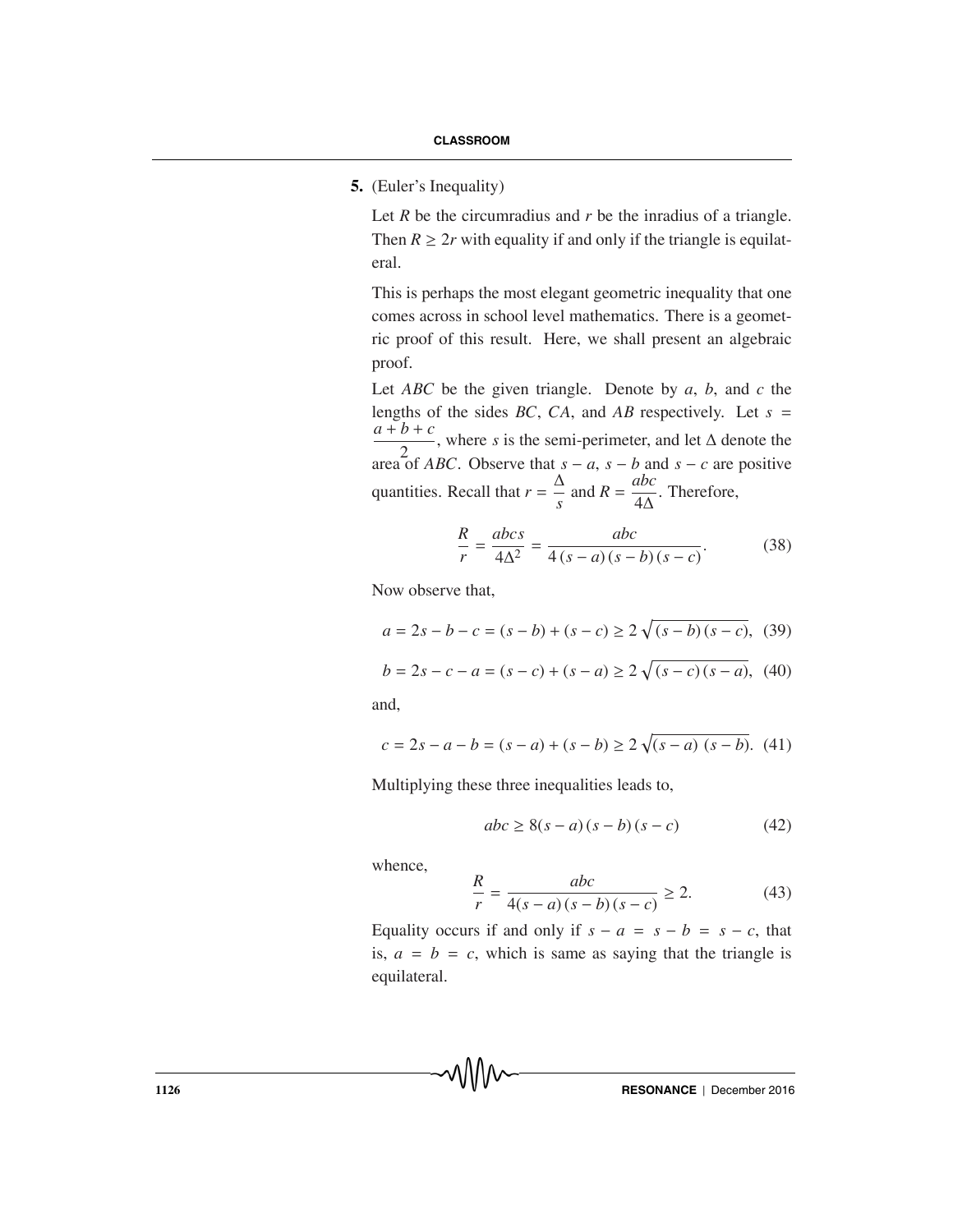# **Solving Some Equations Using the Inequalities**

In all the examples discussed so far, we applied the AM–GM– HM inequality to show that one algebraic expression is at least as large as another algebraic expression under certain conditions on the variables involved. It can also be used to solve algebraic equations. Here are some examples.

**1.** Suppose we wish to find all quadruples *a*, *b*, *c*, *d* of positive real numbers that are solutions to the system of equations

$$
a+b+c+d=4,
$$
  

$$
\left(\frac{1}{a^{12}}+\frac{1}{b^{12}}+\frac{1}{c^{12}}+\frac{1}{d^{12}}\right)(1+3abcd)=16.
$$

By  $A_4 \geq G_4$  we get,

$$
1 = \frac{a+b+c+d}{4} \ge \sqrt[4]{abcd} \,,\tag{44}
$$

$$
\frac{\frac{1}{a^{12}} + \frac{1}{b^{12}} + \frac{1}{c^{12}} + \frac{1}{d^{12}}}{4} \ge \sqrt[4]{(abcd)^{-12}},
$$
 (45)

Multiplying both sides of (45) by (1+ 3*abcd* ) and simplifying we obtain,

$$
\left(\frac{1}{a^{12}} + \frac{1}{b^{12}} + \frac{1}{c^{12}} + \frac{1}{d^{12}}\right)(1 + 3abcd) \ge \frac{4(1 + 3abcd)}{(abcd)^3}.
$$
 (46)

Let *t* = *abcd*. Then  $16 \ge \frac{4(1+3t)}{t^3}$ . This implies  $4t^3$  –  $3t - 1 \ge 0$ . But  $4t^3 - 3t - 1 = (t - 1)(2t + 1)^2$ . Therefore  $(t-1)(2t+1)^2 \geq 0$ . Hence  $t \geq 1$ . But earlier we obtained  $t \leq 1$ . Therefore  $t = 1$ .

So now we have,

$$
\frac{a+b+c+d}{4} = \sqrt[4]{abcd} ,
$$

that is,  $A_4 = G_4$ . Hence  $a = b = c = d = \frac{a+b+c+d}{4} = 1$ . It is easy to see that  $(a, b, c, d) = (1, 1, 1, 1)$  indeed satisfies the given system of equations.

AM–GM–HM inequality can be used to solve algebraic equations.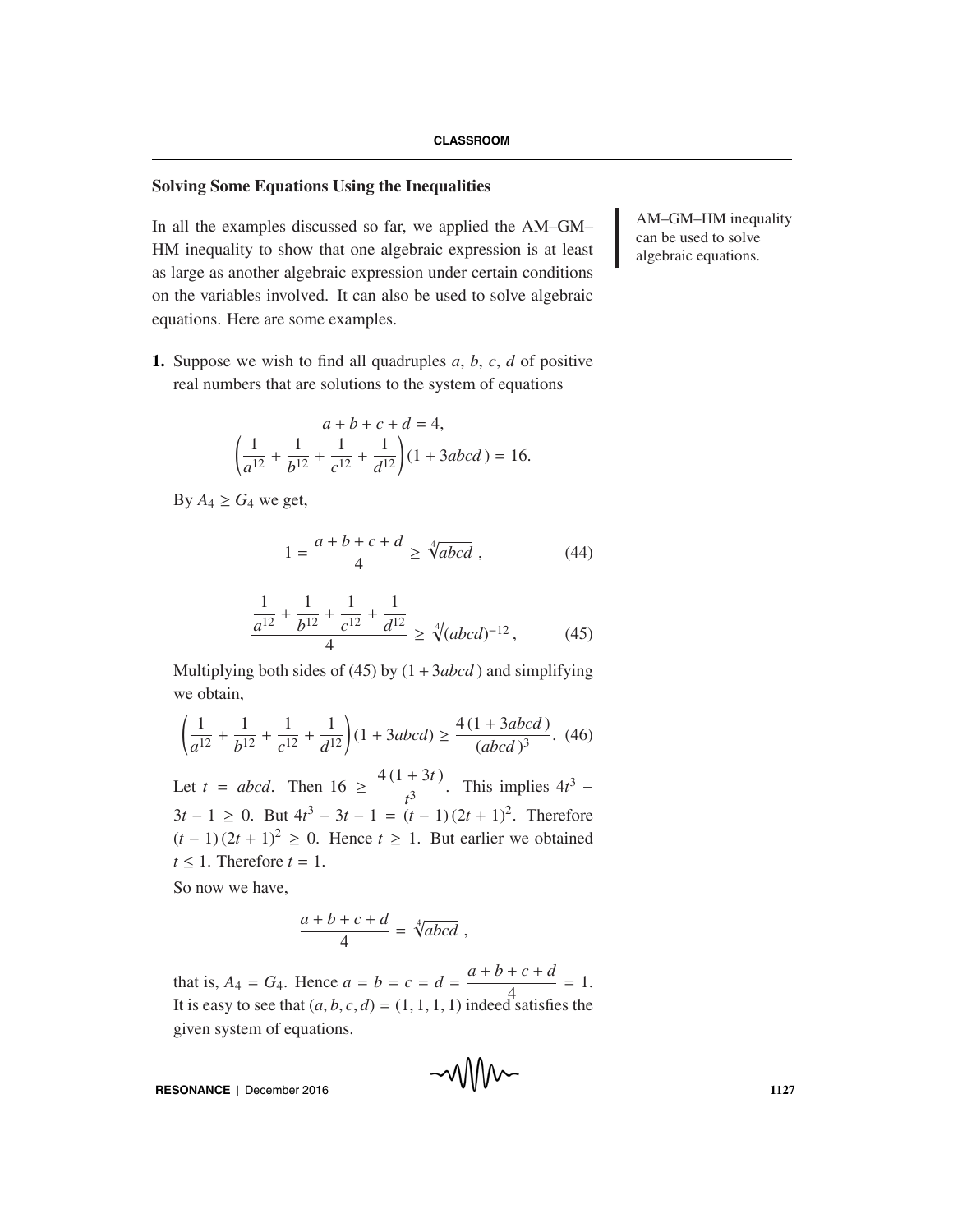**2.** Let us solve the simultaneous system of equations for real values of *x*, *y* and *z*.

$$
x = \frac{2y^2}{1+y^2}; \ y = \frac{2z^2}{1+z^2}; \ z = \frac{2x^2}{1+x^2}.
$$

Observe that  $x = y = z = 0$  is a solution. If *x*, *y*, *z* are different from zero then they must be positive (Why?). Now observe that for any positive real number *t*,

$$
\frac{1}{2}\left(t+\frac{1}{t}\right) \ge \sqrt{t.\frac{1}{t}} = 1.
$$
\n(47)

Therefore,

$$
x = \frac{y}{\frac{1}{2}\left(y + \frac{1}{y}\right)} \le y,\tag{48}
$$

$$
y = \frac{z}{\frac{1}{2}\left(z + \frac{1}{z}\right)} \le z,\tag{49}
$$

and,

$$
z = \frac{x}{\frac{1}{2}\left(x + \frac{1}{x}\right)} \le x.
$$
\n<sup>(50)</sup>

Thus  $x \le y \le z \le x$ . Hence  $x = y = z$  and the common value is 1. Thus the solutions are  $(x, y, z) = (0, 0, 0), (1, 1, 1)$ . It is easy to see that these triples indeed satisfy the given system.

# **Optimization Problems**

Some optimization questions can also be solved using the AM– GM–HM inequalities.

**1.** Among all triangles with a fixed perimeter, let us find which triangle has the largest area. Let us also determine the maximum area.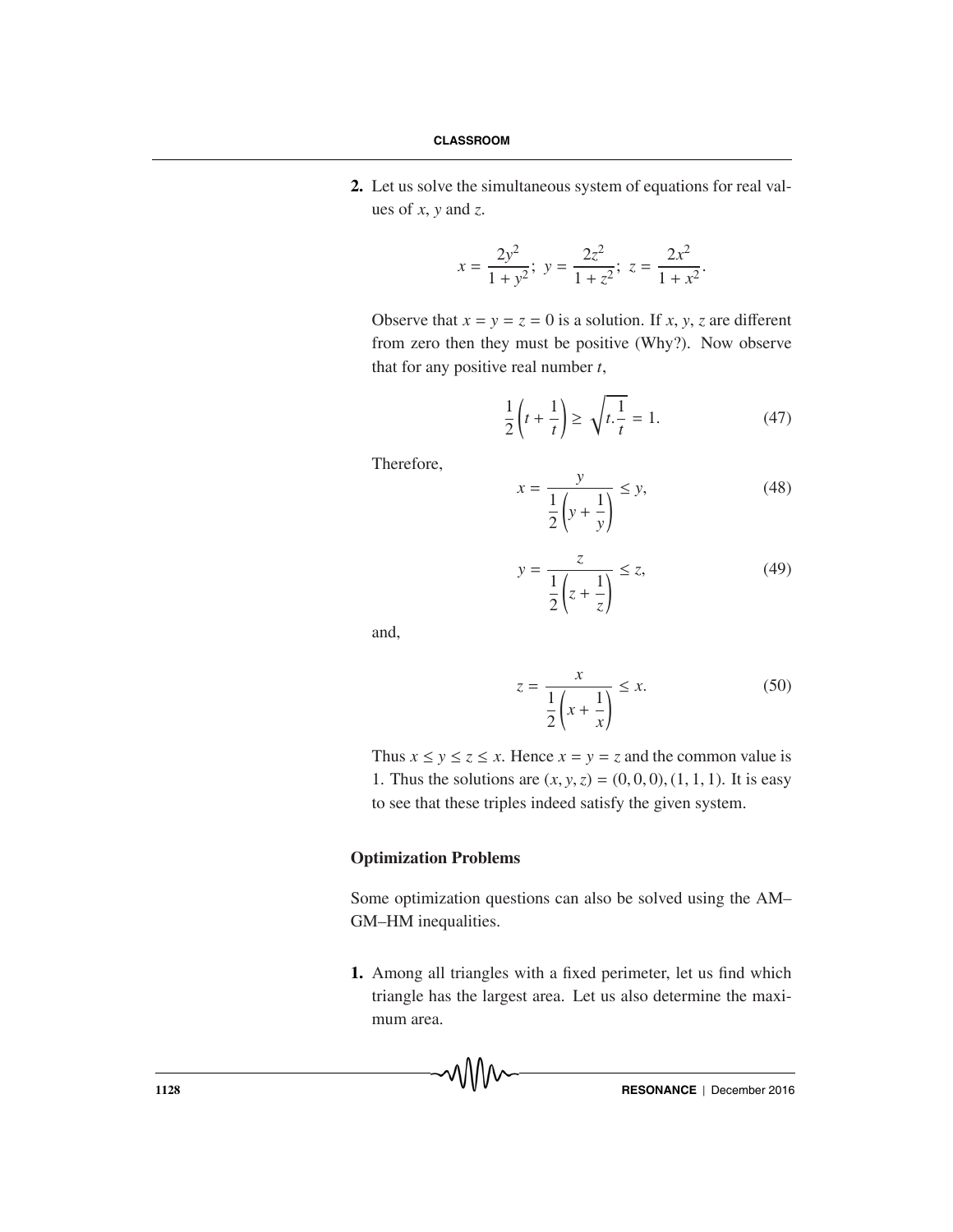Let p be the fixed perimeter. Let a, b and c be the sides of a Some optimization triangle whose perimeter is  $p$ . Let  $s = p/2$ . The area of the triangle is

$$
\Delta(a,b,c) = \sqrt{s(s-a)(s-b)(s-c)}.
$$
 (51)

Note that the area is a function of the side-lengths *a*, *b* and *c*. Now,

$$
\frac{(s-a) + (s-b) + (s-c)}{3} \ge \sqrt[3]{(s-a)(s-b)(s-c)}, \quad (52)
$$

with equality if and only if  $s - a = s - b = s - c$ , that is,  $a = b = c$ . Therefore,

$$
\Delta(a, b, c) = \sqrt{s(s-a)(s-b)(s-c)} \le \frac{s^2}{3\sqrt{3}} = \frac{p^2}{12\sqrt{3}}.
$$
\n(53)

Thus the maximum value of the area is  $\frac{p^2}{\cdots}$  $\frac{12 \sqrt{3}}{2 \sqrt{3}}$ and it is attained when the triangle is equilateral.

**2.** Let a sector with central angle  $\theta$  be removed from a circle of unit radius and rolled into a right circular cone. What is the value of  $\theta$  for which the volume of the cone thus formed is maximum?

Let *r* and *h* be respectively the radius of the base and the height of the cone. Then,

$$
2\pi r = \theta, \tag{54}
$$

and,

$$
\pi r \sqrt{r^2 + h^2} = \frac{\theta}{2} \ . \tag{55}
$$

Solving for *h* to obtain,

$$
h = \sqrt{1 - r^2} = \sqrt{1 - \left(\frac{\theta}{2\pi}\right)^2}.
$$
 (56)

Therefore the volume of the cone is,

$$
V = \frac{\pi r^2 h}{3} = \frac{\pi}{3} \cdot \left(\frac{\theta}{2\pi}\right)^2 \sqrt{1 - \left(\frac{\theta}{2\pi}\right)^2} . \tag{57}
$$

**RESONANCE** | December 2016 **1129**

questions can also be solved using the AM–GM–HM inequalities.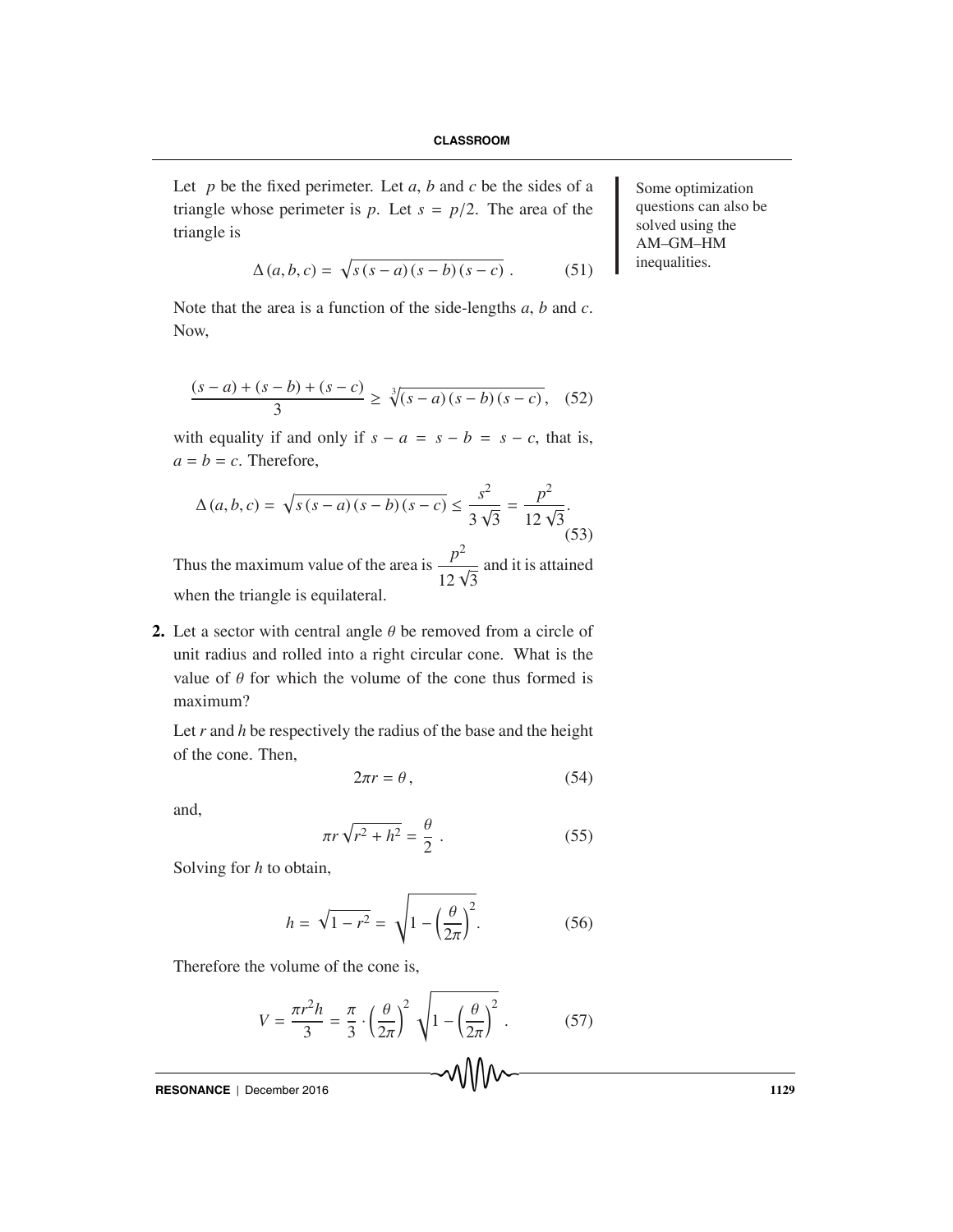AM–GM–HM inequalities can be applied to a system of quadratic equations.

Let 
$$
t = \left(\frac{\theta}{2\pi}\right)^2
$$
. Observe that  $0 < t < 1$  and,  
\n
$$
\frac{\frac{t}{2} + \frac{t}{2} + (1 - t)}{3} \ge \sqrt[3]{\frac{t}{2} \cdot \frac{t}{2} \cdot (1 - t)}
$$
(58)

whence,

$$
t\sqrt{1-t} \le \frac{2}{3\sqrt{3}}.\tag{59}
$$

Equality is attained if and only if  $\frac{t}{2} = 1 - t$ , that is,  $t = \frac{2}{3}$  and this leads to  $\theta = 2\pi$  $\sqrt{2}$  $\frac{2}{3}$ . Therefore the volume of the cone is maximised when the central angle is equal to  $2\pi$  $\sqrt{\frac{2}{3}} = 294^{\circ}$ approximately.

Here is an application of the AM–GM–HM inequalities to a system of quadratic equations.

Suppose that the three equations  $ax^2-2bx+c=0$ ,  $bx^2-2cx+a=0$ and  $cx^2 - 2ax + b = 0$  all have only positive roots. Show that  $a = b = c$ .

Let  $\alpha_1, \beta_1$  be the roots of  $ax^2 - 2bx + c = 0$ ,  $\alpha_2, \beta_2$  be the roots of  $bx^{2} - 2cx + a = 0$  and  $\alpha_{3}, \beta_{3}$  be the roots of  $cx^{2} - 2ax + b = 0$ . Then,

$$
\alpha_1 + \beta_1 = \frac{2b}{a}; \ \alpha_1 \beta_1 = \frac{c}{a}, \tag{60}
$$

$$
\alpha_2 + \beta_2 = \frac{2c}{b}; \ \alpha_2 \beta_2 = \frac{a}{b}, \tag{61}
$$

$$
\alpha_3 + \beta_3 = \frac{2a}{c}; \ \alpha_3 \beta_3 = \frac{b}{c}.
$$
 (62)

The roots are positive. By  $A_2 \ge G_2$  we obtain,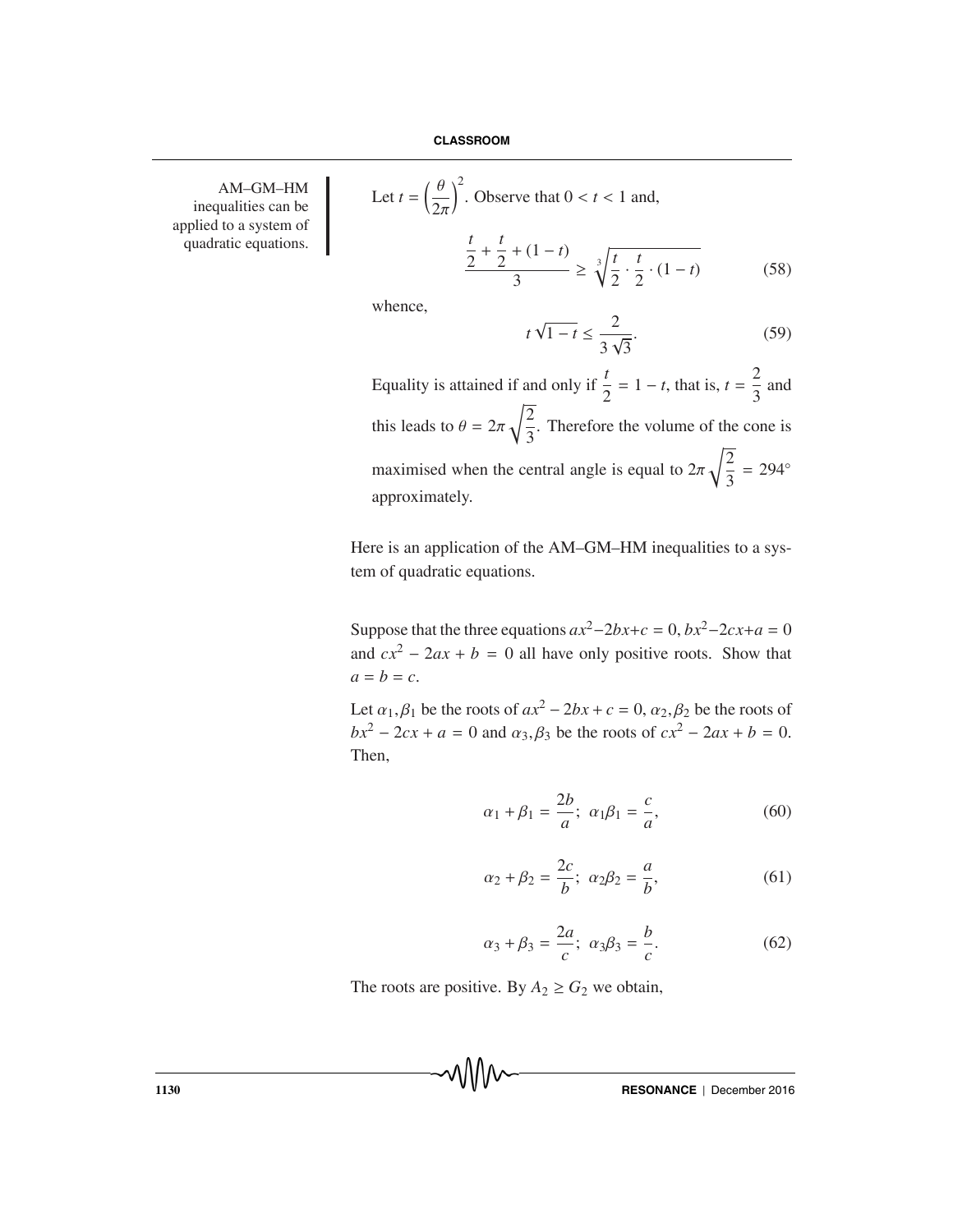$$
\frac{b}{a} = \frac{\alpha_1 + \beta_1}{2} \ge \sqrt{\alpha_1 \beta_1} = \sqrt{\frac{c}{a}},\tag{63}
$$

$$
\frac{c}{b} = \frac{\alpha_2 + \beta_2}{2} \ge \sqrt{\alpha_2 \beta_2} = \sqrt{\frac{a}{b}},\tag{64}
$$

$$
\frac{a}{c} = \frac{\alpha_3 + \beta_3}{2} \ge \sqrt{\alpha_3 \beta_3} = \sqrt{\frac{b}{c}},\tag{65}
$$

which are equivalent to  $b^2 \ge ca, c^2 \ge ab$  and  $a^2 \ge bc$ . Suppose on the contrary, either *a*, *b*, *c* are distinct or any two of them are equal but are different from the third. If *a*, *b*, *c* are distinct then as the inequalities are symmetric with respect to *a*, *b*, *c*, we may assume without loss of generality that  $a > b > c$ . In that case  $c<sup>2</sup> < ab$  and we have a contradiction. If  $a = b > c$  then also  $c<sup>2</sup> < ab$  and we have a contradiction. By symmetry  $a > b = c$  and  $c = a > b$  will lead to contradictions too. Therefore  $a = b = c$ .

### **Weighted AM–GM–HM Inequalities**

Let us point out to the reader that for the AM–GM inequality to hold, the quantities  $a_1, a_2, \ldots, a_n$  may assumed to be non-negative but they have to be positive for the AM–HM inequality or the GM–HM inequality to be valid. The AM–GM–HM inequality can be generailzed to the weighted AM–GM–HM inequality by assigning weights to the quantities. We state the inequality without proof.

Let  $a_1, a_2, \ldots, a_n$  and  $w_1, w_2, \ldots, w_n$  be positive real numbers. Then,

$$
\frac{\sum\limits_{i=1}^{n}w_ia_i}{\sum\limits_{i=1}^{n}w_i} \geq (a_1^{w_1} \cdot a_2^{w_2} \cdots a_n^{w_n})^{\frac{1}{\sum\limits_{i=1}^{n}w_i}} \geq \frac{\sum\limits_{i=1}^{n}w_i}{\sum\limits_{i=1}^{n} \frac{w_i}{a_i}}.
$$

Here is an application.

Let *a*, *b*, *c* be positive real numbers. Prove that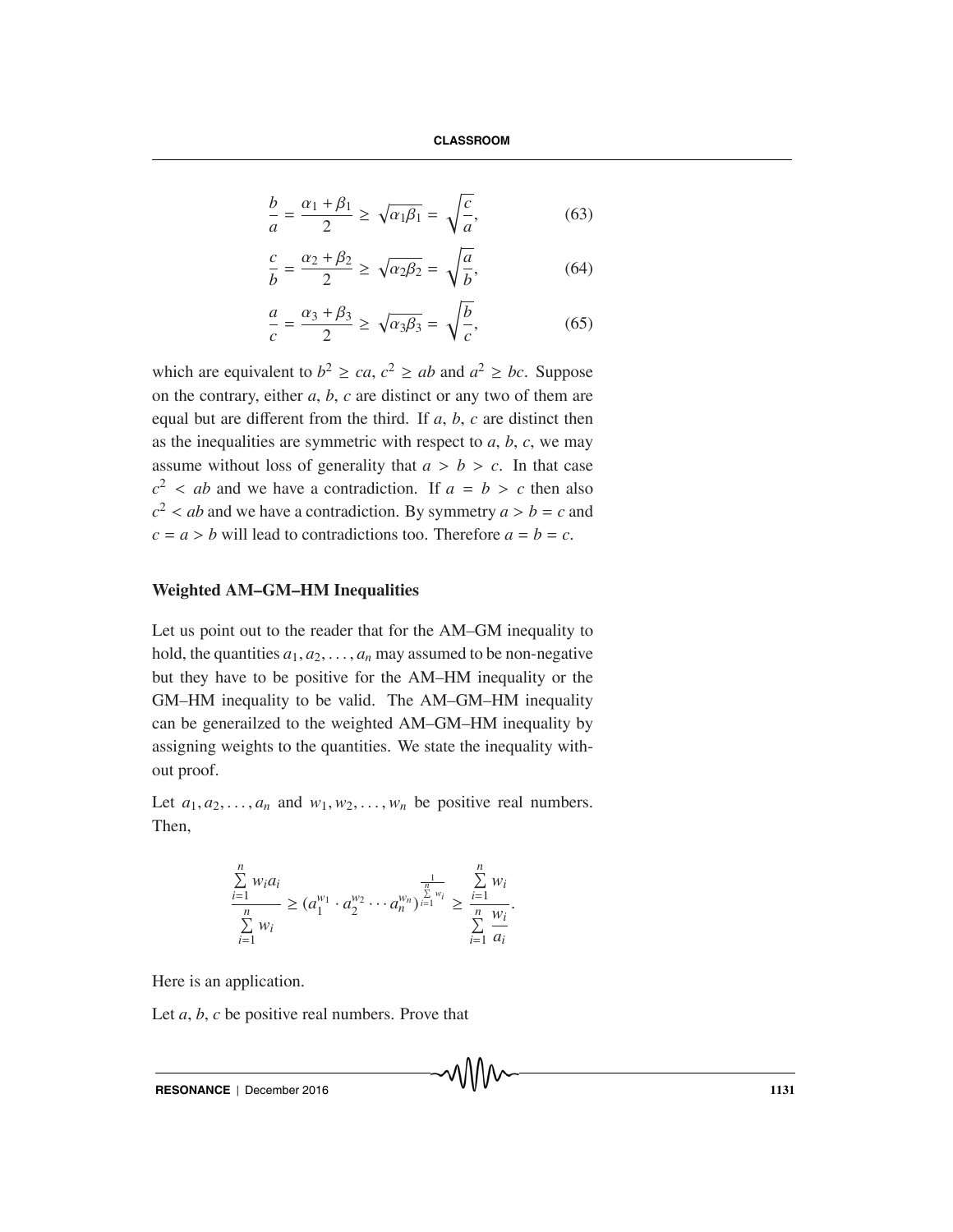$$
\frac{1}{10a+11b+11c} + \frac{1}{11a+10b+11c} + \frac{1}{11a+11b+10c} \le \frac{1}{32a} + \frac{1}{32b} + \frac{1}{32c}.
$$

By the weighted AM–HM inequality we have,

$$
\frac{32}{10a+11b+11c} \le \frac{10/a+11/b+11/c}{32},
$$
  

$$
\frac{32}{11a+10b+11c} \le \frac{11/a+10/b+11/c}{32},
$$
  

$$
\frac{32}{11a+11b+10c} \le \frac{11/a+11/b+10/c}{32}.
$$

Upon adding the above inequalities and rearranging terms we obtain,

$$
\frac{1}{10a+11b+11c} + \frac{1}{11a+10b+11c} + \frac{1}{11a+11b+10c} \le \frac{1}{32a} + \frac{1}{32b} + \frac{1}{32c}.
$$

We conclude this article by leaving some problems for the student.

## **Problems**

1. Let  $a_1, a_2, \ldots, a_n$  be *n* positive real numbers whose product is 1. Prove that

$$
(1 + a_1) (1 + a_2) \cdots (1 + a_n) \ge 2^n.
$$

2. Let *a*, *b*, *c* be real numbers greater than or equal to 1. Prove that

$$
\frac{a(b^2+3)}{3c^2+1} + \frac{b(c^2+3)}{3a^2+1} + \frac{c(a^2+3)}{3b^2+1} \ge 3.
$$

3. Let  $0 = a_0 < a_1 < \cdots < a_n < a_{n+1} = 1$  be such that  $a_1 + a_2 + \cdots + a_n = 1$ . Prove that

$$
\frac{a_1}{a_2 - a_0} + \frac{a_2}{a_3 - a_1} + \dots + \frac{a_n}{a_{n+1} - a_{n-1}} \ge \frac{1}{a_n}.
$$
\nTHESONANCE | December 2016